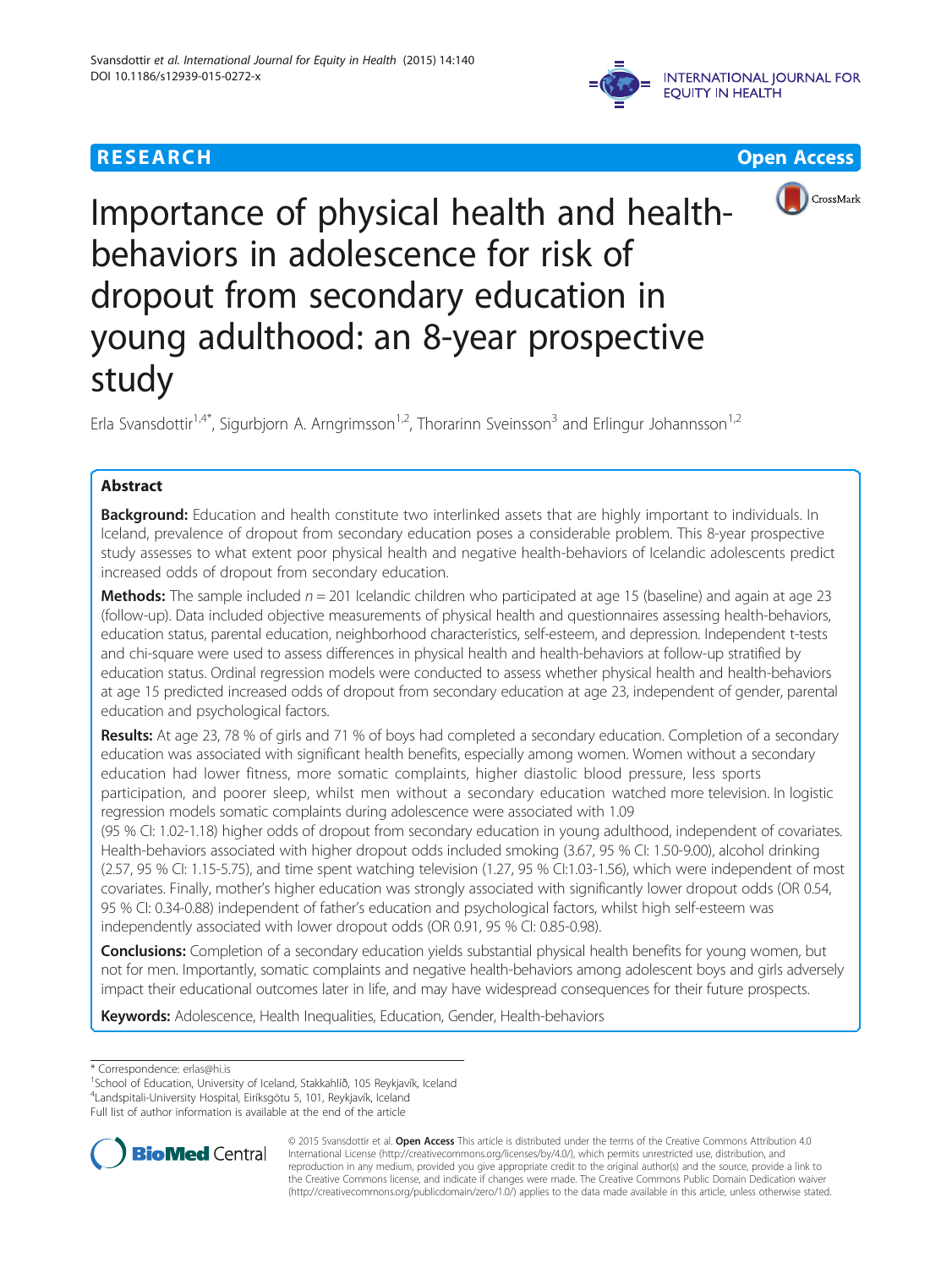# Background

Education is an important asset for individuals in today's society. Completion of secondary education provides young adults with the technical and vocational skills needed to secure good jobs and/or the rights to progress to university [[1\]](#page-9-0). Hence, not completing a secondary education can lead to considerable costs to individuals, through lower earnings or unemployment, and the society, via lower tax revenue and higher spending on public assistance [[2](#page-9-0)].

Education is considered of high importance in Iceland, as all children and young adults are given an equal right to education, free of charge, in both compulsory and upper secondary school. In the Icelandic Education System students attend compulsory school from ages 6–15, whilst secondary education is typically planned from ages 16–19 [[3](#page-9-0)]. However, dropout from secondary education in the Icelandic setting is a considerable problem, with a prevalence of 30 %, and only 45 % of students graduate on time [[4](#page-9-0)]. In light of this, the Ministry of Education, Science and Culture has put forward the goal to increase completion of secondary education in Iceland on time to 60 % by 2018 [[5\]](#page-9-0).

One way to prevent dropout from secondary education could be through health promotion, focusing on students' physical and mental health within secondary schools. An inquiry made by the Ministry of Education, Science and Culture among Icelandic secondary schools in 2013 has noted that 17 % of dropout students cited health-related reasons for their dropout, including physical and mental health problems (with other main reasons comprising for example failed attendance (25 %), started working (11 %), transferred to another school (12 %), lack of interest (4 %), and financial difficulties (3 %) [[6\]](#page-9-0). Large longitudinal studies have likewise linked low general health status, obesity, and health problems with higher odds of dropout from secondary education [[7, 8\]](#page-9-0), indicating that poor health may be an influential factor for lower educational attainment among youths.

Importantly, a report from the World Health Organization (WHO) has specifically criticized how little emphasis western countries have given the influence of health and health-behaviors of children and adolescents on their educational attainment. In the report they question the one directionality in research on this topic, that is why the vast majority of studies have only investigated how lower educational attainment is associated with poorer health (i.e. the educational gradient in health [\[9](#page-9-0)]), but not how health factors may affect educational attainment [[10\]](#page-9-0). Notably, very few studies have investigated this topic in Europe [\[11\]](#page-9-0), and the ones that have are moreover limited to a certain extent as they have mostly been based on infant or self-report health data [[12](#page-9-0)], or short-term academic outcomes [[13\]](#page-9-0). Data regarding how

psychological factors affect this association are also scarce, particularly concerning depression [[10\]](#page-9-0). Lastly, few studies have adjusted for the possible confounding effects of parental education, an important index of socioeconomic status [[13, 14](#page-9-0)], and neighborhood characteristics. Although Iceland contains a largely homogeneous population, with a low unemployment rate and an education and healthcare system similar to the other Nordic countries [[15](#page-9-0)] there is some evidence that socio-economic and neighborhood differences in health and well-being are present within the country. Recent findings have for instance reported that socioeconomic inequalities are largest in Iceland of all the Nordic countries [[16\]](#page-9-0), and linked certain neighborhood characteristics with more substance abuse among adolescents [[17\]](#page-9-0). Importantly, these factors might influence risk of dropout from secondary school as well, which would directly conflict with the fundamental principle of the Icelandic Education System concerning equal rights for acquiring an education regardless of gender, social status, cultural background, or residential location [[18\]](#page-9-0).

Thus, the objective of the current study is to investigate prospectively the relationship between health and education among Icelandic adolescents, with a specific focus on how physical health and healthbehaviors during adolescence influence educational attainment in young adulthood. More specifically, the aims are: 1) to evaluate differences in the physical health, health-behaviors, and psychological factors of young adults who have or have not completed a secondary education; 2) to examine how physical health and negative health-behaviors of adolescents affect their odds of dropout from secondary education; and 3) to examine if such associations remain after controlling for parental education and psychological factors. We hypothesize that young adults who have completed a secondary education will report better physical health, more positive health-behaviors, and a better standing on psychological factors, and that poorer standing on physical health and healthbehaviors will be linked with a higher risk of dropout from secondary education, independent of covariates.

# Methods

# Participants

This study is based on a previous sample of  $N = 385$  children (195 boys, 190 girls) born in 1988 from 18 schools selected based on the geographical distribution in Iceland, with 60 % of participants from the metropolitan Reykjavik-area and 40 % from the north-east of Iceland. This sample constitutes 10 % of the overall population of Icelandic citizens at this age group. These students were originally approached for participation in 2003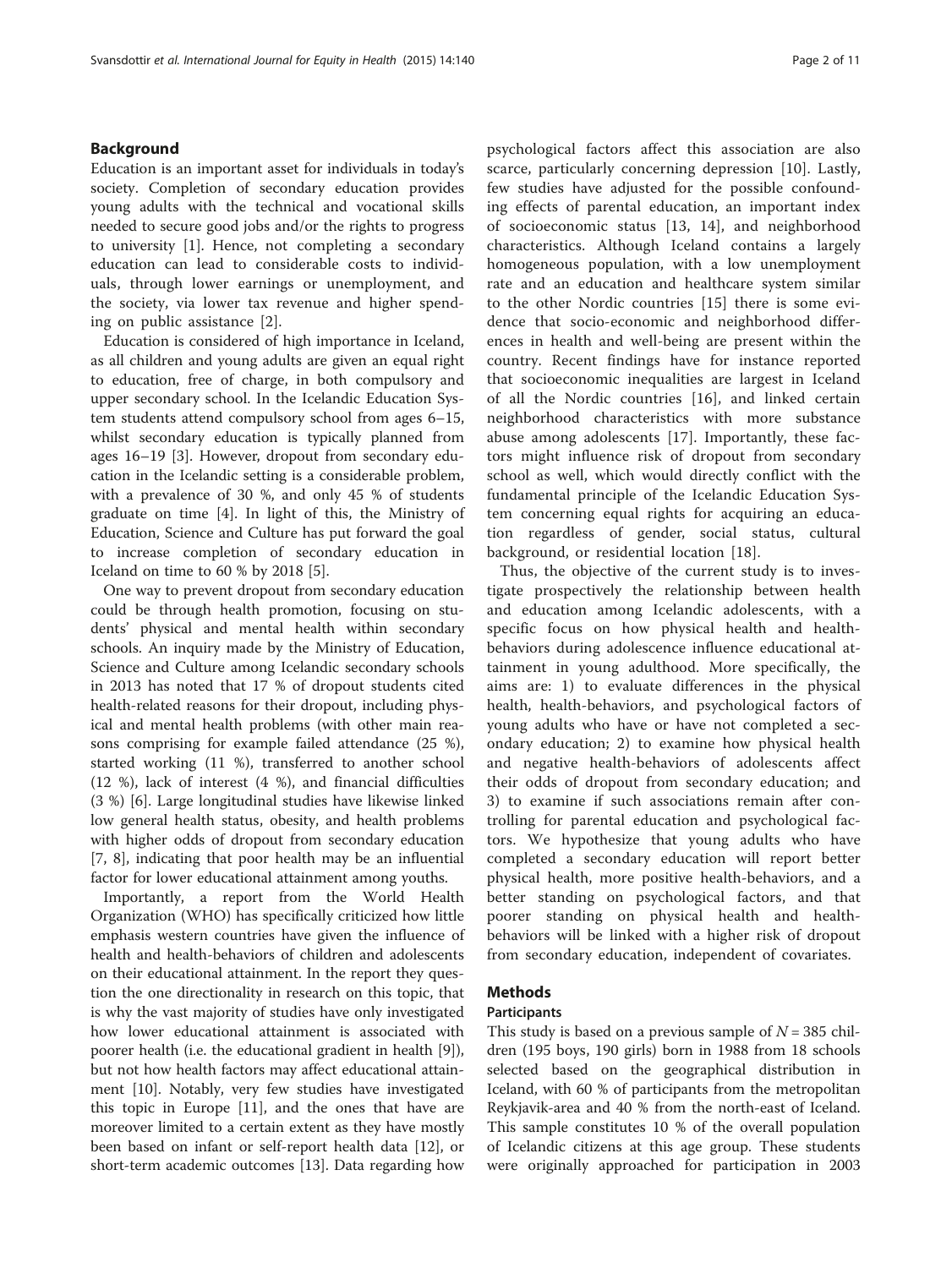when they attended 10th grade (age 15) of primary school, and a written informed consent was obtained from parents and participants. For the current study, a follow-up was conducted eight years later when participants were 23-years old. At the follow - up,  $n = 333$  (86 %) of the original sample was successfully located and invited to partake in the study. The  $n = 52$  individuals lost at follow - up were subjects who were not found in the National Registry and had most likely moved abroad with their parents or for studies. The scheme for participation in the follow-up study is displayed in detail in Fig. 1. The Icelandic Bioethics Committee approved the study and it was conducted according to the ethical tenets of the Declaration of Helsinki. The study design and measurements were conducted in line with the protocol of the European Youth Heart Study [\[19](#page-9-0)].

### **Measures**

# Demographics: socio-economic status and neighborhood characteristics

Information regarding parental education (what level of education participants' mothers and fathers had completed (i.e. primary education, vocational education, matriculation examination, university degree)) was collected from participants at follow-up, and used as a proxy measure for socio- economic status. Participant's occupation status and child-rearing responsibilities (whether they had children) were assessed with self-report at follow-up. Neighborhood characteristics of participants were defined by the local-area their respective schools resided in. These were categorized into two areas: a) metropolis (Reykjavik capital area (six schools), and urban/rural (12 schools from smaller towns and rural areas).

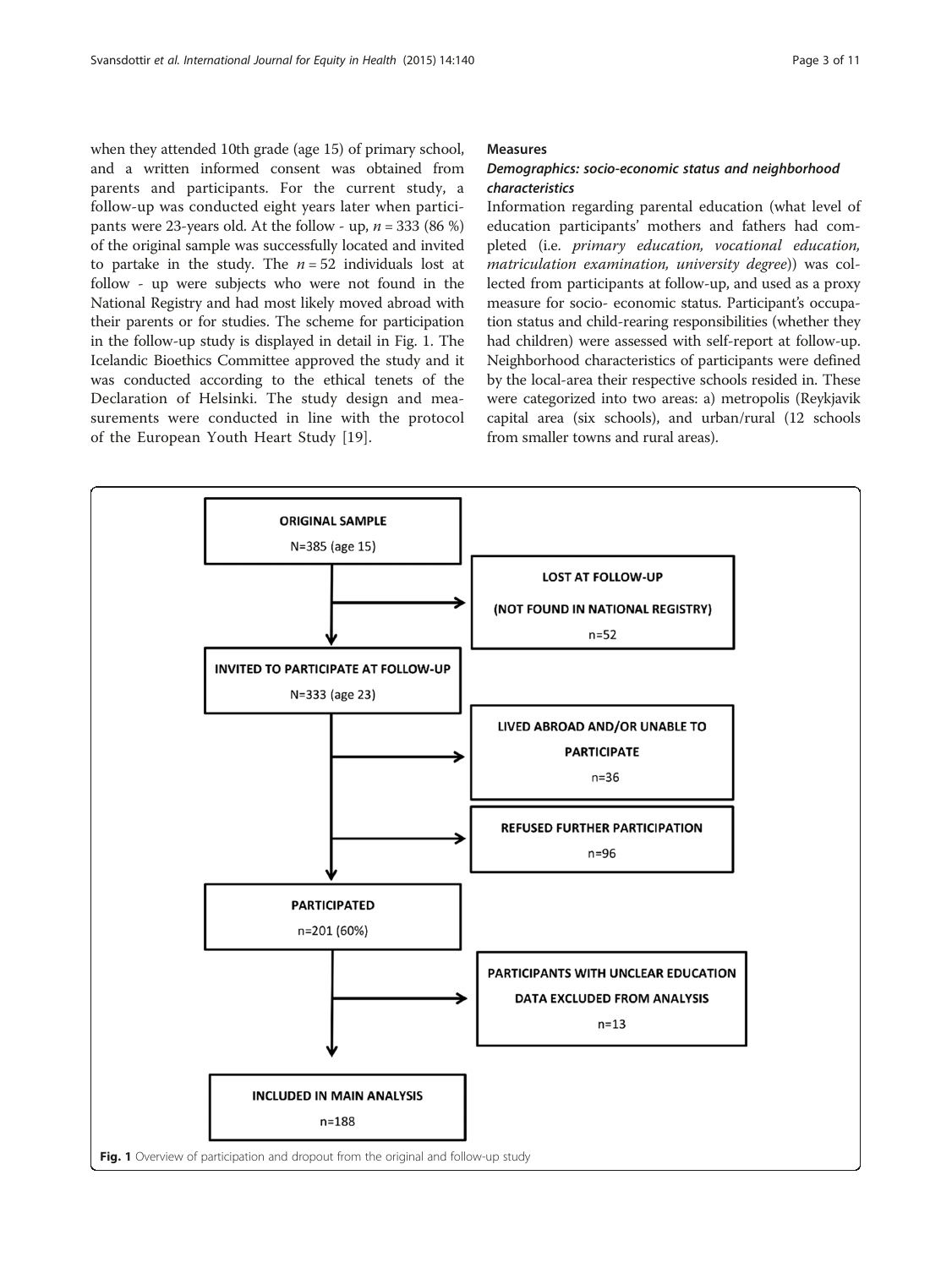# Physical health

Objective measures of physical health were conducted at both baseline and follow-up. Of note, due to limited funding resources at baseline, objective measures of fitness (with a bicycle ergometer) and physical activity (with accelerometers) were only conducted among half of the participant sample at baseline. Thus, half of participants from each student class were invited to undergo fitness and physical activity measures at baseline. Conversely, these two measures were conducted among all participants at follow-up. Fitness was assessed with performance on a maximal graded bicycle ergometer (Monark 839E) test [\[20](#page-9-0), [21\]](#page-9-0). A description of the test was given, and the importance of maximal effort was stressed, but participants were also told they could stop cycling at any time. The test has been validated in adolescents [\[20](#page-9-0)]. Physical activity was objectively measured with Actigraph activity monitors (model GT3X). Participants carried activity monitors secured by waist belt at their right hip for six consecutive days including both weekend days. These monitors have been validated in youths [[22, 23\]](#page-9-0), and the measurement used was counts per minute. Standing height was measured with a transportable stadiometer to the nearest millimeter, and body weight was determined to the nearest 0.1 kg on a scale. Body Mass Index (BMI) was calculated as body mass (kg) divided by height (m) squared. Waistcircumference and skinfold thickness were assessed using standardized procedures. Blood pressure was measured at follow-up using a validated, semi-automated device (ADC Advantage) after participants had rested for ten minutes. Measures were taken over the brachial artery three times. The average of the last two recordings was used. The Somatization subscale of the Symptom Checklist 90 (SCL-90) [[24\]](#page-9-0) was used to assess occurrences of subjective and psychological health complaints (e.g. stomach ache and headache) in the past seven days. The subscale contains eight items scored on a five-point Likert scale.

# Health - behaviors

Health-behavior measures included the following at baseline and follow-up: a) smoking in the past 30 days  $(no, yes)$ ; b) alcohol consumption in the past 30 days  $(no,$ yes); c) number of hours spent watching television each weekday (almost never, 30–60 min,  $\approx 1$  h,  $\approx 2$  h,  $\approx 3$  h, ≈4 *h*, ≈5 *h*, ≥6 *h*); and d) how often participants engaged in moderate/vigorous physical activity (d.1) or sports (d.2) (never/rarely, 1–3 times a week,  $\geq$ 4 times a week). The following health-behaviors were only assessed at follow-up: a) "How many hours do you spend sleeping on weekdays?" ( $\leq$ 7 *h per night*,  $\geq$ 8 *h*); and b) "How often do you get enough sleep?" (very seldom, about half of the time, most nights, sleep too much). Prior to analyses, categories for b) were combined into a binary variable indicating "I don't get enough sleep" (very seldom/half of the time) versus "I get enough sleep" (most nights/sleep too much).

# Psychological factors

Measures of psychological factors included self-esteem and depression, which were measured at baseline and follow-up, and life satisfaction and social support, which were assessed at follow-up only. Self-esteem was assessed using the Rosenberg Self - Esteem Scale [\[25](#page-9-0)]. The scale includes ten statements with four response options. Total scores range from 0–30 with higher scores reflecting greater self-esteem. The psychometric properties of the Icelandic version have been deemed sufficient [[26\]](#page-9-0). The Depression subscale of the SCL-90 [[24\]](#page-9-0) was used to assess symptoms of depression in the preceding week. The ten-item subscale is scored on a five-point Likert scale asking about feelings the last seven days. Life satisfaction was assessed with Dieners' Satisfaction with Life Scale [[27\]](#page-9-0), a five-item scale measuring global cognitive judgment of one's life satisfaction. Participants indicate on a seven-point scale how much they agree or disagree with each item. Finally, the Multidimensional Scale of Perceived Social Support [\[28\]](#page-9-0) was used to measure social support. Psychometric evaluations have verified the reliability and validity of the scale among adolescents [[29](#page-9-0)].

## Education completion

Participants reported at follow-up what education they had completed (i.e. primary education, vocational education, matriculation examination, university education). In the Icelandic education system students usually complete elementary school at age 15–16 and vocational/matriculation examination at age 19–20 [\[3](#page-9-0)]. Dropout from secondary education was defined by only having an elementary education by age 23, whilst having completed a vocational-, matriculation-, and/or university education was categorized as "has completed a secondary education". Participants with "other education" were excluded from analyses due to lack of information regarding their education ( $n = 7$  girls and  $n = 6$  boys). No differences were noted in living location, gender, parental education status, nor in any measure of physical health at baseline or follow-up between participants and excluded subjects, except that those excluded from analyses had lower BMI at baseline (M = 20.9 (SD 2.9) vs.  $M = 19.1$  (SD 1.6),  $p = 0.029$ ) and follow-up (M = 24.4)  $(SD 3.9)$  vs. 21.7  $(SD 2.8)$ ,  $p = 0.013$ ), and a lower waistcircumference ( $M = 78.5$  cm (SD 10.8) vs.  $M = 71.7$  cm (SD 8.4),  $p = 0.025$ ) at follow-up.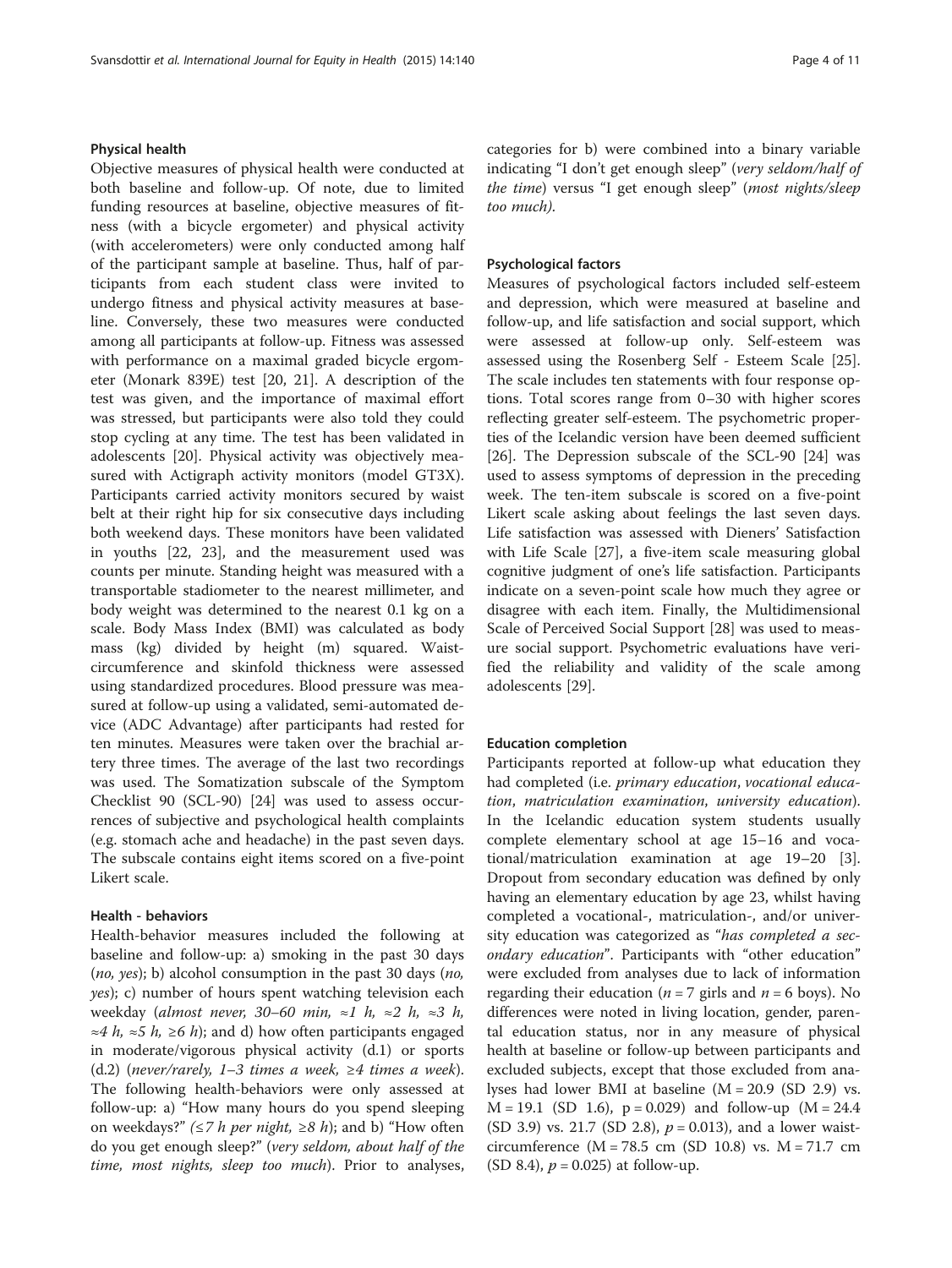## Statistical analyses

Independent t-tests, chi-square, and tau-c rank correlations were used to a) assess gender differences in demographics and covariates at baseline (i.e. parental education, neighborhood characteristics, and psychological factors); and b) examine differences in physical health measures, health-behaviors and socio-demographics at follow-up by educational status, across the whole sample and stratified by gender (i.e. among girls and boys separately).

A logistic regression was conducted to assess the influence of physical health, health-behaviors and covariates at baseline on odds of dropout from secondary education. Three different hierarchal models were executed in the whole sample, using the stepwise method and controlling for different covariates per model. In all models a single independent variable (one physical health or health-behavior measure) was inserted at the 1st step and gender at the 2nd step. The models differed however at the 3rd step, with Model 1 containing no further adjustment, while Model 2 was adjusted for mother's and father's education status and neighborhood characteristics; and Model 3 adjusted for baseline self-esteem and depression. These models were subsequently repeated for each covariate (i.e. gender, mother's higher education, father's higher education, neighborhood characteristics, self-esteem, and depression) to assess their independent effects. In these models, each covariate was inserted at the 1st step, with steps 2–3 run as described above except that the relevant covariate was excluded from later steps.

# Results

Demographics are presented in Table [1.](#page-5-0) Participants education status differed by gender (Tau-c  $(N = 201)$  =  $-0.19$ ,  $p = 0.01$ ). More boys had completed vocational studies  $(\chi^2 (1, 201) = 9.333, p = 0.002)$ , while more girls had completed a matriculation examination  $(\chi^2)(1,201)$  = 9.158,  $p = 0.002$ ). Using the aforementioned definition of secondary education, 78 % of girls  $(n = 72)$  and 71 % of boys ( $n = 78$ ) had completed a secondary education by age 23.

# Health differences in young adulthood by education status

Differences in physical health, health-behaviors, and psychological factors at follow-up by education status are presented in Table [2.](#page-6-0) Across the whole sample, individuals who had completed a secondary education reported higher life satisfaction, less somatic complaints, less television watching, and more sleep. No differences were found in physical health measures. In gender stratified analyses differences in life satisfaction by education remained among both genders, but specific gender differences emerged for physical health measures. That is, women without a secondary education had lower fitness, more somatic complaints and higher diastolic blood pressure, as well as marginally higher waistcircumference compared with women with a secondary education. No differences were seen in men, aside from a trend towards more somatic complaints ( $p =$ 0.07). Regarding health-behaviors, men without a secondary education reported more time spent watching television, while women without a secondary education reported less sports participation and worse sleep. Notably, 70 % of women with elementary education never/rarely exercised, compared with 35 % of women with a secondary education ( $p = 0.023$ ). Moreover, 46 % of women with elementary education versus 5 % of women with a secondary education reported seldom getting enough sleep  $(p < 0.001)$ , with 15 % vs. 63 % of these women (respectively) stating they slept  $\geq 7$  h each night (p < 0.002). Elementary educated women were also more likely to have child-raising responsibilities, as 46 % of them reported having children as compared with 13 % of women with a secondary education ( $p < 0.01$ ). Lastly, occupational status differed by education status across the whole sample, with a higher prevalence of unemployment and working full-time among elementary educated participants, and a higher prevalence of current studying and working part-time among participants with a secondary education.

# Influence of adolescents' physical health and health-behaviors on dropout odds

In logistic regression analyses across the sample (see Table [3](#page-7-0)) somatic complaints, smoking, alcohol drinking and time spent watching television were associated with higher odds of dropout, while self-esteem and mothers' education were associated with lower odds of dropout from secondary education. No association emerged however between objective physical health measures, consisting of fitness, physical activity and body composition measures, and odds of dropout.

In total, three regression models (see Table [3](#page-7-0)) were conducted which included adjustments for possible confounders (i.e. gender in model 1, parental education and neighborhood characteristics in model 2, and psychological factors (self-esteem and depression) in model 3). In these analyses, somatic complaints remained a significant predictor associated with higher odds of dropout across all models (with OR 1.09, 95 % CI:1.02-1.18 in model 1, and nearly identical ORs in models 2 and 3). In the realm of health-behaviors, smoking at age 15 was associated with fourfold higher odds of dropout from secondary education, independent of gender (OR 3.67, 95 % CI:1.50-9.00), or parental education and neighborhood characteristics (OR 3.64, 95 % CI:1.42-9.33), and threefold odds of dropout after adjustment for psychological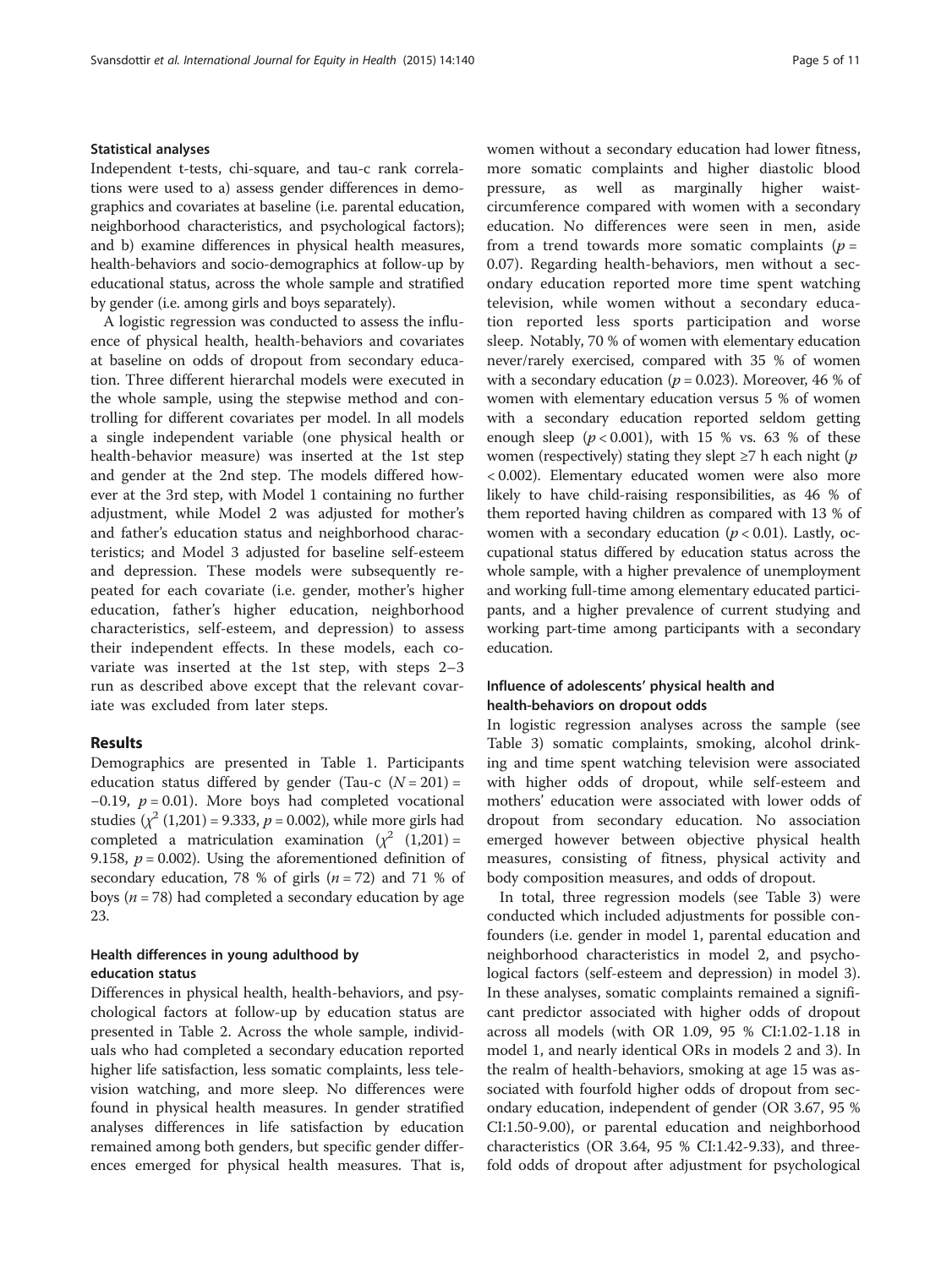| Demographics and covariates at baseline | Whole sample $N = 201$ | Girls $N = 92$ | Boys $N = 109$ | $p$ -value          |
|-----------------------------------------|------------------------|----------------|----------------|---------------------|
| Age (baseline) M (SD)                   | 15.3(0.3)              | 15.3(0.3)      | 15.4(0.3)      | 0.017               |
| Education of participants               |                        |                |                |                     |
| Elementary education                    | 19 % (38)              | 14 % (13)      | 23 % (25)      | 0.11                |
| Vocational studies                      | 13 % (27)              | $5\%$ (5)      | 20 % (22)      | 0.002               |
| Matriculation examination               | 49 % (99)              | 61 % (56)      | 39 % (43)      | 0.002               |
| University degree                       | 12 % (24)              | 12 % (11)      | 12 % (13)      | 1.00                |
| Other                                   | 7% (13)                | $8\%$ (7)      | 6% (6)         | 0.55                |
| Mother's education status               |                        |                |                |                     |
| Elementary education                    | 23 % (45)              | 21 % (19)      | 24 % (26)      |                     |
| Secondary education                     | 37 % (74)              | 38 % (35)      | 36 % (39)      | $0.86^{*}$          |
| University degree                       | 40 % (80)              | 41 % (37)      | 40 % (43)      |                     |
| Father's education status               |                        |                |                |                     |
| Elementary education                    | 19 % (37)              | 20 % (18)      | 18 % (19)      | $0.74$ <sup>*</sup> |
| Secondary education                     | 51 % (101)             | 50 % (45)      | 52 % (56)      |                     |
| University degree                       | 30 % (61)              | 30 % (28)      | 30 % (30)      |                     |
| Neighborhood characteristics            |                        |                |                |                     |
| Capital area                            | 50 % (100)             | 50 % (46)      | 49 % (54)      | 0.95                |
| Urban/ Rural                            | 50 % (101)             | 50 % (46)      | 51 % (55)      |                     |
| Psychological factors                   |                        |                |                |                     |
| Self-esteem (baseline) M (SD)           | 21.7(5.6)              | 21.0(5.7)      | 22.3(5.5)      | 0.12                |
| Depression (baseline) M (SD)            | 15.5(6.0)              | 16.8(7.2)      | 14.4(4.6)      | 0.008               |

<span id="page-5-0"></span>**Table 1** Demographics and covariates at baseline for the whole sample and across gender

Numbers in the table represent percentage (number of participants) unless other specified

 $M$  mean,  $SD$  standard deviation

Significance estimated with rank (tau-c) correlation coefficient

factors (OR 2.90, 95 % CI:1.14-7.40). Alcohol drinking was likewise associated with approximately 2.5 higher odds of dropout, independent of gender (2.57, 95 % CI:1.15-5.75) and psychological factors (2.36, 95 % CI:1.03-5.40), but the association lost significance when parental education status and neighborhood characteristics was taken into account. Time spent watching television also emerged as an independent predictor, where a one unit increase in television watching was linked with 1.3 higher odds of dropout in young adulthood across all models (e.g. OR 1.27, 95 % CI:1.03-1.56 in Model 1).

Among covariates, self-esteem was associated with lower odds of dropout at age 23, independent of other covariates in models 1–3 (e.g. OR 0.91, 95 % CI: 0.85-0.98 for Model 1). Finally, mother's higher education status at follow-up was also strongly associated with lower dropout odds, independent of gender (OR 0.54, 95 % CI: 0.34- 0.88), father's education and neighborhood characteristics (OR 0.57, 95 % CI: 0.33-0.98), and psychological factors (OR 0.53, 95 % CI: 0.31-0.91). No association was found however with fathers' education and neighborhood characteristics (see Table [3](#page-7-0)).

# **Discussion**

This prospective study spanning eight years reports on the interrelationship between adolescent's health and educational attainment in young adulthood, focusing on how physical health and health-behaviors of youths affect their odds of dropout from secondary education. A completion of secondary education in young adulthood was associated with less somatic complaints, more sports participation, less television watching, poorer sleep, higher life satisfaction, and occupational status. This is consistent with the well-established educational/ social gradient in health, where lower education has consistently been associated with poor health, including negative health-behaviors, morbidity and mortality [\[9](#page-9-0)]. These findings strongly suggest that an educational health gradient does exist in Iceland, but according to a report of the OECD it is only very recently that Icelandic authorities have started acknowledging the existence of health inequalities among its inhabitants [[30\]](#page-9-0). Recent data from Sweden have likewise indicated a presence of social inequalities in mental health of adolescents in a country with small social differences [[31\]](#page-9-0). In the current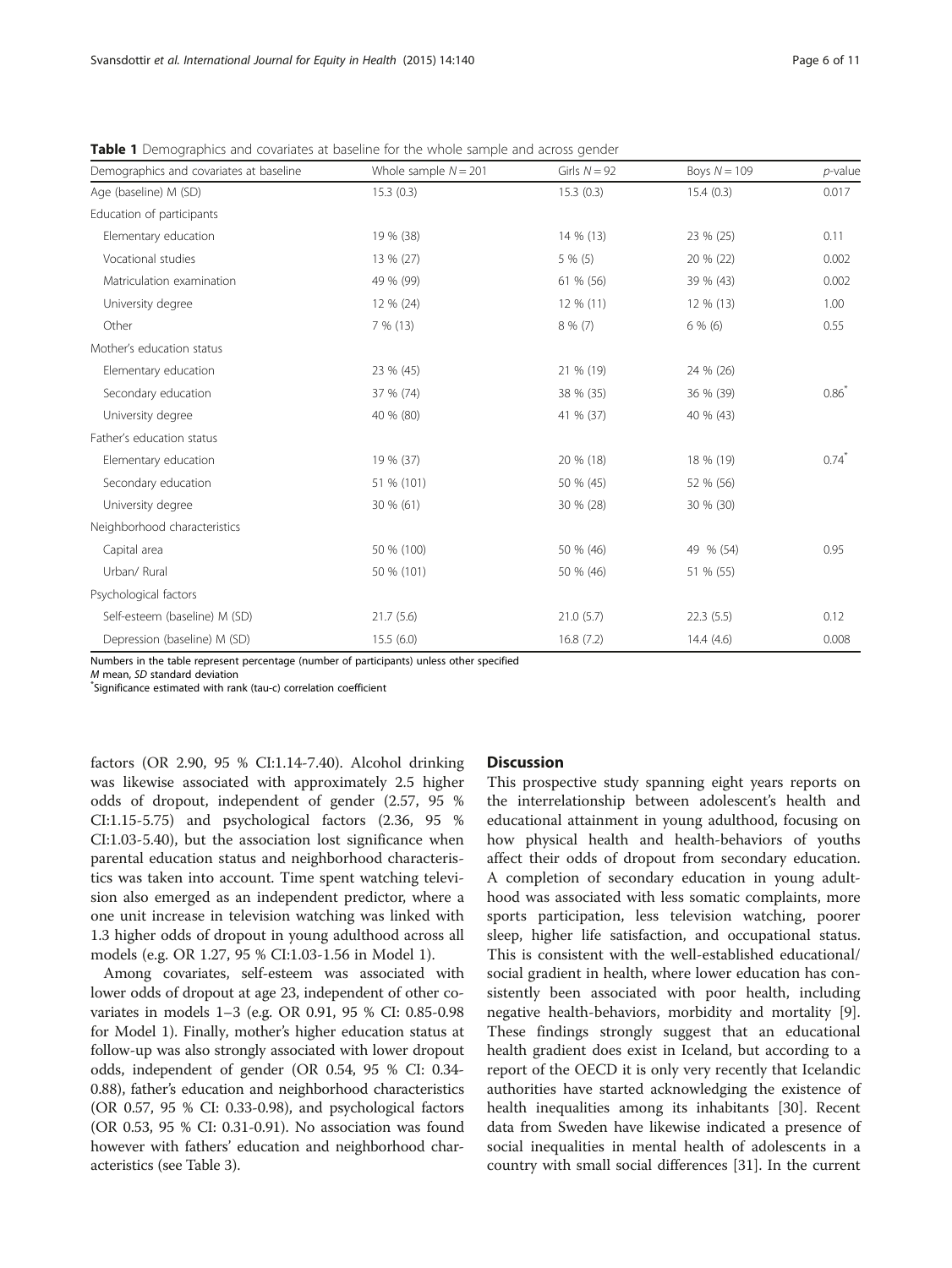|                                        | Total sample                         |                                                             | Girls                   |                                     | Boys                                 |                                     |
|----------------------------------------|--------------------------------------|-------------------------------------------------------------|-------------------------|-------------------------------------|--------------------------------------|-------------------------------------|
|                                        | Elementary<br>education ( $n = 38$ ) | Secondary<br>education ( $n = 150$ ) education ( $n = 13$ ) | Elementary              | Secondary<br>education ( $n = 72$ ) | Elementary<br>education ( $n = 25$ ) | Secondary<br>education ( $n = 78$ ) |
| Physical health                        |                                      |                                                             |                         |                                     |                                      |                                     |
| Fitness (W/kg)                         | 2.7(0.7)                             | 2.8(0.6)                                                    | $2.0(0.5)$ **           | $2.5(0.5)$ **                       | 2.9(0.5)                             | 3.0(0.5)                            |
| Physical activity (counts/min)         | 559 (208)                            | 555 (186)                                                   | 492 (82)                | 492 (122)                           | 581 (236)                            | 615 (216)                           |
| Body mass index ( $kg/m2$ )            | 24.6 (4.5)                           | 24.4 (3.8)                                                  | 24.7 (4.8)              | 23.6(3.3)                           | 24.6 (4.2)                           | 25.1(4.0)                           |
| Waist circumference (cm)               | 79.4 (10.8)                          | 78.4 (11.0)                                                 | 76.8 (11.1)             | 72.1(7.2)                           | 80.8 (9.3)                           | 84.2 (10.8)                         |
| Skinfold thickness (cm)                | 114.6 (58.1)                         | 120.0 (50.3)                                                | 150.1 (70.6)            | 130.6 (48.3)                        | 94.1 (37.9)                          | 110.2 (50.4)                        |
| Somatic complaints                     | $15.3$ $(7.4)$ **                    | $13.1 (4.3)$ **                                             | $16.5(5.6)^{*}$         | $13.5(4.4)^{*}$                     | 14.7(4.9)                            | 12.8(4.1)                           |
| Systolic blood<br>pressure (mm/Hg)     | 121 (11.9)                           | 117.3(11.4)                                                 | 114.4 (10.3)            | 111.1(8.6)                          | 124.7 (11.2)                         | 122.9 (10.8)                        |
| Diastolic blood<br>pressure (mm/Hg)    | 74.0 (7.1)                           | 72.5(6.0)                                                   | 76.6 (8.9)*             | 71.5 $(6.6)^*$                      | 72.7 (5.7)                           | 73.3(5.7)                           |
| Health - behaviors                     |                                      |                                                             |                         |                                     |                                      |                                     |
| Smoking                                | 5 % (2)                              | $3 \% (4)$                                                  | $8\%$ (1)               | $1\%$ (1)                           | $4\%$ (1)                            | $4\%$ (3)                           |
| Alcohol drinking                       | 82 % (31)                            | 86 % (127)                                                  | 92 % (12)               | 86 % (62)                           | 76 % (19)                            | 87 % (65)                           |
| Moderate/vigorous physical activity    |                                      |                                                             |                         |                                     |                                      |                                     |
| Never/rarely                           | 19 % (6)                             | $8\%$ (11)                                                  | $30 \% (3)$             | 9% (6)                              | $14\%$ (3)                           | 7% (5)                              |
| 1-3 times a week                       | 22 % (7)                             | 33 % (47)                                                   | $30 \% (3)$             | 39 % (27)                           | 18 % (4)                             | 28 % (20)                           |
| $\geq$ 4 times a week                  | 59 % (19)                            | 59 % (83)                                                   | 40 % (4)                | 52 % (36)                           | 68 % (15)                            | 65 % (47)                           |
| Physical activity with a sports club   |                                      |                                                             |                         |                                     |                                      |                                     |
| Never/rarely                           | 40 % (13)                            | 31 % (44)                                                   | 70 % (7)*               | 35 % (24)*                          | 27 % (6)                             | 28 % (20)                           |
| 1-3 times a week                       | 13 % (4)                             | 23 % (33)                                                   | 20 % (2)*               | 26 % (18)*                          | 9% (2)                               | 21 % (15)                           |
| $\geq$ 4 times a week                  | 47 % (15)                            | 45 % (64)                                                   | $10\%$ (1)*             | 39 % (27)*                          | 64 % (14)                            | 51 % (37)                           |
| Watch television >2 h<br>on weeknights | 47 % (18)*                           | 27 % (40)*                                                  | 39 % (5)                | 26 % (19)                           | 52 % (13)*                           | 27 % (21)*                          |
| Seldom get enough sleep                | 27 % (9)**                           | $6\% (9)$ **                                                | 46 % (6)**              | $5\%$ (4)**                         | 12 % (3)                             | $6\%$ (5)                           |
| Sleep $\geq$ 7 h each night            | 32 % (12)**                          | 55 % (83)**                                                 | $15 \% (2)$ **          | 63 % (45)**                         | 40 % (10)                            | 49 % (38)                           |
| Psychological factors                  |                                      |                                                             |                         |                                     |                                      |                                     |
| Self-esteem                            | 21.5(6.4)                            | 23.4(5.4)                                                   | 21.5(6.1)               | 23.9(5.0)                           | 21.6(6.6)                            | 22.9(5.8)                           |
| Depression                             | 16.8(7.4)                            | 14.8 (4.9)                                                  | 18.2(7.9)               | 15.4(5.5)                           | 16.0(7.1)                            | 14.2(4.3)                           |
| Life satisfaction                      | 22.8 (6.5)**                         | 26.3 (4.9)**                                                | 23.5 $(4.8)$ *          | $27.1$ $(4.8)$ *                    | $21.3(7.3)$ *                        | 25.5 (4.8)*                         |
| Social support                         | 17.3(2.9)                            | 18.1(2.3)                                                   | 36.4 (4.4)              | 36.3 (3.6)                          | 31.8 (5.7)                           | 33.7 (4.6)                          |
| Demographics                           |                                      |                                                             |                         |                                     |                                      |                                     |
| Child-rearing responsibilities         | 26 % (10)                            | 14 % (21)                                                   | 46 % (6)**              | 13 % (9)**                          | 16 % (4)                             | 15 % (12)                           |
| Working full-time                      | 47 % (18)**                          | 21 % (32)**                                                 | 23 % (3)                | 17 % (12)                           | 60 % (15)**                          | 26 % (20)**                         |
| Unemployed                             | $13\%$ (5)**                         | $1\%$ (2)**                                                 | $15\%$ (2) <sup>*</sup> | $1\% (1)^*$                         | $12\%$ (3)*                          | $1\% (1)^*$                         |
| Working part-time                      | 18 % (7)**                           | 41 % (62)**                                                 | 23 % (3)                | 47 % (34)                           | 16 % (4)                             | 36 % (28)                           |
| Studying                               | 42 % (16)**                          | 76 % (114)**                                                | 46 % (6)**              | 82 % (59)**                         | 40 % (10)**                          | 71 % (55)**                         |

<span id="page-6-0"></span>Table 2 Differences in physical health, health - behaviors and psychological factors at follow-up by education status

Numbers in the table represent: Mean (Standard Deviation) for continuous variables (all Physical health and Psychological factors variables) and % (number of participants) for categorical variables (all Health -behavior and Demographic variables)

 $*p < 0.05; **p < 0.01$ 

study, girls especially displayed substantial health benefits from gaining a secondary education, as compared with boys. Of specific interest were the low fitness, poorer bodily health, higher blood-pressure, lack of sleep, and more child-rearing responsibilities among women without a secondary education. Perhaps secondary education is more vital for the well-being of Icelandic women as they may be less likely than men to be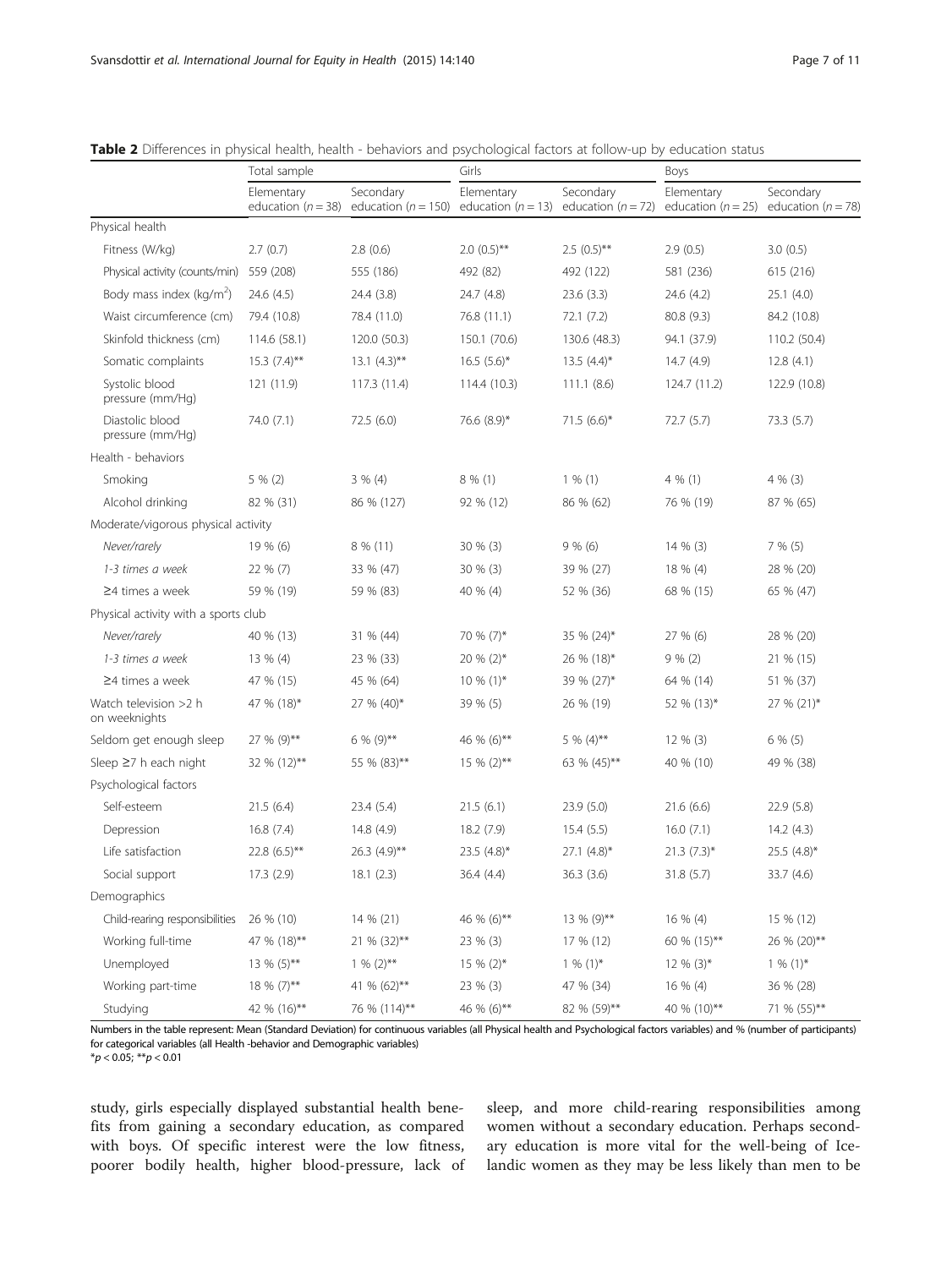|                                                  | Model 1 <sup>ª</sup> |                          | Model 2 <sup>b</sup> |                                                                             | Model $3c$ |                                                  |  |
|--------------------------------------------------|----------------------|--------------------------|----------------------|-----------------------------------------------------------------------------|------------|--------------------------------------------------|--|
| Baseline measures                                |                      | Adjusted for gender      |                      | Adjusted for gender, parental education<br>and neighborhood characteristics |            | Adjusted for gender and<br>psychological factors |  |
|                                                  |                      | OR (95 % CI)             | Ν                    | OR (95 % CI)                                                                | N          | OR (95 % CI)                                     |  |
| Physical health                                  |                      |                          |                      |                                                                             |            |                                                  |  |
| Fitness (W/kg)                                   | 114                  | $0.68$ $(0.33 - 1.41)$   | 110                  | $0.55(0.25-1.19)$                                                           | 107        | $0.84(0.34-2.09)$                                |  |
| Physical activity (counts/min)                   | 80                   | $1.00(1.00-1.00)$        | 77                   | $1.00(0.99-1.00)$                                                           | 76         | $1.00(1.00-1.00)$                                |  |
| Body mass index (kg/m2)                          | 188                  | $1.05(0.93 - 1.18)$      | 184                  | 1.07 (0.94-1.20)                                                            | 172        | 1.10 (0.94-1.27)                                 |  |
| Waist circumference (cm)                         | 188                  | 1.02 (0.98-1.06)         | 184                  | 1.03 (0.98-1.07)                                                            | 172        | 1.03 (0.97-1.08)                                 |  |
| Skinfold thickness (mm)                          | 188                  | 1.01 (0.99-1.02)         | 184                  | 1.01 (0.99-1.02)                                                            | 172        | 1.00 (0.99-1.02)                                 |  |
| Somatic complaints                               | 170                  | $1.09$ $(1.02 - 1.18)^*$ | 167                  | $1.09(1.01-1.18)$ *                                                         | 168        | $1.10(1.00-1.20)$ *                              |  |
| Health - behaviors                               |                      |                          |                      |                                                                             |            |                                                  |  |
| Smoking                                          | 173                  | 3.67 (1.50-9.00)**       | 170                  | 3.64 (1.42-9.33)**                                                          | 171        | 2.90 (1.14-7.40)*                                |  |
| Alcohol drinking                                 | 163                  | $2.57$ (1.15-5.75)*      | 160                  | 2.14 (0.93-4.93)                                                            | 161        | 2.36 (1.03-5.40)*                                |  |
| Time spent watching television                   | 173                  | $1.27$ (1.03-1.56)*      | 170                  | $1.28(1.03-1.60)$ *                                                         | 171        | $1.25$ $(1.01 - 1.55)^*$                         |  |
| Frequency of sports participation                | 173                  | $0.84(0.54-1.30)$        | 170                  | $0.82$ $(0.52 - 1.30)$                                                      | 171        | $0.94(0.59-1.49)$                                |  |
| Frequency of moderate/vigorous physical activity | 173                  | $0.74(0.42 - 1.92)$      | 170                  | $0.81(0.46 - 1.45)$                                                         | 171        | $0.87(0.49-1.57)$                                |  |
| Covariates                                       |                      |                          |                      |                                                                             |            |                                                  |  |
| Gender (female)                                  | 188                  | 1.78 (0.85-3.73)         | 184                  | 1.51 (0.70-3.27)                                                            | 172        | 2.42 (1.02-5.75)*                                |  |
| Mothers higher education                         | 186                  | $0.54$ (0.34-0.88)*      | 184                  | $0.57$ (0.33-0.98) <sup>*d</sup>                                            | 170        | $0.53$ $(0.31-0.91)$ *                           |  |
| Fathers higher education                         | 186                  | $0.70(0.42 - 1.19)$      | 184                  | 0.86 $(0.47 - 1.58)$ <sup>e</sup>                                           | 171        | $0.78(0.43-1.39)$                                |  |
| Neighborhood characteristics (rural/urban)       | 188                  | $1.10(0.54 - 2.26)$      | 184                  | $0.80(0.37 - 1.74)^t$                                                       | 172        | 1.15 (0.52-2.56)                                 |  |
| Self-esteem                                      | 174                  | $0.91$ $(0.85 - 0.98)^*$ | 171                  | $0.90(0.84 - 0.97)$ **                                                      | 172        | $0.92$ (0.85-0.99) <sup>*9</sup>                 |  |
| Depression                                       | 172                  | $1.06(0.99-1.13)$        | 169                  | $1.06(1.00-1.14)$                                                           | 172        | $1.02$ (0.95-1.10) <sup>h</sup>                  |  |

<span id="page-7-0"></span>

|  |  |  |  | <b>Table 3</b> Association of physical health, health-behaviors and covariates with dropout odds from secondary education |
|--|--|--|--|---------------------------------------------------------------------------------------------------------------------------|
|--|--|--|--|---------------------------------------------------------------------------------------------------------------------------|

 $*_\mathcal{P}$  < 0.05;  $^{**_\mathcal{P}}$  < 0.01. <sup>a</sup>Model adjusted for gender; <sup>b</sup>Model adjusted for gender, parental education and neighborhood characteristics ; <sup>c</sup>Model adjusted for gender, self-esteem and depression; <sup>d</sup>Only adjusted for fathers education status and neighborhood characteristics; <sup>e</sup>Only adjusted for mothers education status and neighborhood characteristics;

<sup>f</sup>Only adjusted for mothers and fathers education status; <sup>g</sup>Only adjusted for depression at age 15; <sup>h</sup>Only adjusted for self-esteem at age 15

able to secure a well-paying job without an educational degree. Moreover, it can be hypothesized that getting pregnant at a young age may hinder these women in completing their secondary education, and that more support is needed for young mothers in Iceland.

Regarding the prognostic importance of physical health for education outcomes, somatic complaints, negative health - behaviors, self-esteem and mothers education status emerged as significant risk factors for dropout from secondary education. Somatic complaints were linked with higher odds of dropout from secondary education, independent of both psychological factors and the socioeconomic status of students. This concurs with recent large scale studies which have linked selfreported poor health with lower odds of completing high school independent of socioeconomic status [\[8](#page-9-0), [32\]](#page-9-0). No association emerged however between objective measures of physical activity or fitness with dropout, contrary to a large longitudinal study which found a relationship between academic achievement and objective measures of physical activity [[33](#page-9-0)]. This may be due to lower power based on the smaller sample in the current study. Among health-behaviors, smoking and more television watching predicted higher odds of dropout from secondary education regardless of all covariates, while alcohol drinking predicted dropout independent of gender and psychological factors, but not when parental education was taken into account. According to this, parental influences may reduce the effects of adolescent drinking on lower educational attainment, but review findings have suggested that negative health-behaviors have a more complex relationship with academic achievement, and may be mediated by socioeconomic status and psychosocial problems [\[34](#page-9-0)]. Indeed, data from Norway, Sweden, Denmark, Finland, and the United Kingdom have found social inequalities in daily smoking among adolescents, and that this association was partially mediated by academic achievement [[35\]](#page-9-0).

Importantly, mother's higher education emerged as a protective factor against dropout, but no association was found with father's education or neighborhood characteristics. It is well established that parental education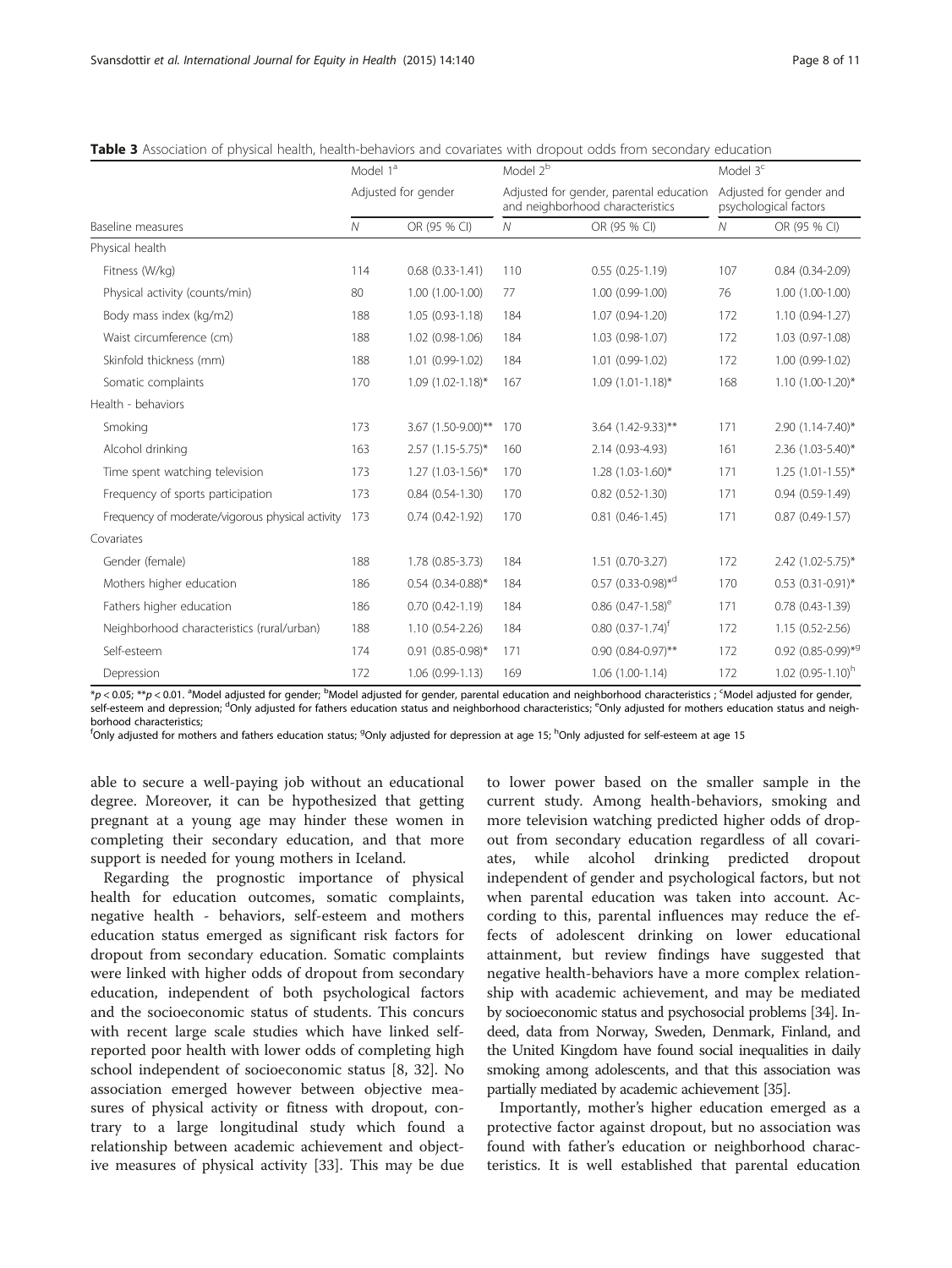denotes socio-economic status and is an important predictor of children's educational outcomes [\[14](#page-9-0)]. Contrary to these findings, the Icelandic Ministry of Education, Science and Culture has recently claimed that socioeconomic status has a relatively little impact on the education achievement of Icelandic students [\[5](#page-9-0)]. A higher level of parental education is thought to contribute to better academic achievement via a more supportive home learning environment, encouragement for higher achievement and psychological support [[36\]](#page-9-0). It is unclear why no association was found with fathers' higher education, but very few studies have investigated the individual contribution of mothers and fathers on the educational outcomes of their children [\[37](#page-9-0)]. One American study has though marked fathers education as more important for boys advancement to higher education, as compared with girls [[38\]](#page-9-0). It may be that the supporting role provided by educated mothers is more vital for the educational attainment of Icelandic students. The unexpected lack of association between neighborhood characteristics and dropout risk possibly results from low power due to the relatively low number of participants in the current study. Published numbers from the Statistics Iceland for all students starting secondary school in Iceland in the year 2004 indicate that 25 % of students living in the Reykjavik capital area dropout from secondary education within four years compared with 32 % of students living in urban or rural areas. Likewise, based on their numbers around 49 % of students in the capital area complete their secondary education within the allocated four years compared with 37 % of students living in the countryside [\[39](#page-9-0)]. Yet, a report from the OECD states that the socio-economic background of Icelandic students has less of an effect on their academic achievement compared to other OECD countries [[4\]](#page-9-0). Hence, it seems that Icelandic authorities and further research projects need to ascertain to what extent socio-economic inequalities in health and education exist within the Icelandic society.

The strength of this study resides in the longitudinal design, objective measures of physical health, and taking into account the effects of psychological and socioeconomic status. The main limitations of the current study include the presence of some participant dropout from baseline to follow-up, which may increase risk of selection bias. Of note, non-responders may represent a group with higher dropout rates from secondary education, and this possible selection bias might thus yield attenuated associations in the study findings [\[8](#page-9-0)]. Secondly, objective measures of fitness and physical activity were only conducted among half of the sample at baseline, which reduces statistical power for analyses including those variables. Finally, measurements of education completion were based on self-report, limiting the robustness of the measurements.

# Conclusions

This study yields important information regarding diverse health-benefits associated with obtaining a secondary education degree in a European country, and how physical health and health-behaviors of adolescents affect their likelihood of gaining such a degree. The findings suggest that somatic complaints and negative healthbehaviors among adolescents increase their chances of dropout from secondary education, and that securing a secondary education degree yields numerous healthbenefits, specifically among women. The potential pathways behind this association are believed to range across many health factors. Poor health in adolescents may for instance lead to lower levels of schooling by means of more days missed at school [[40](#page-9-0)], and lower capability to learn in school [[32](#page-9-0)]. Of specific concern in this regard are the lower levels of fitness and physical activity seen among adolescents today [\[41\]](#page-9-0), which can result in poorer health status accompanied by more somatic complaints, headaches, and bodily discomfort, that can impede students capacity and productivity in school. In line with this are study findings which have linked migraine headaches with lower educational attainment [[42](#page-10-0)] and frequent primary care visits with more days absent from school [[43](#page-10-0)] and higher odds of dropout [[40](#page-9-0)]. Accordingly, it seems poor physical health during adolescence can have wide - ranging consequences for the future prospects of youths [\[32](#page-9-0)]. Leading educational organizations and policy makers in the United States are increasingly recognizing the important role schools play for addressing health issues among youths [[44](#page-10-0)], and this view should be incorporated into public health policies worldwide.

#### Abbreviations

BMI: Body mass index; OECD: Organization for Economic Co-operation and Development; OR: Odds ratio; SCL-90: Symptom checklist 90.

#### Competing interest

The author(s) declare that they have no conflict of interest.

#### Authors' contributions

ES designed the overall concept of the manuscript, conducted statistical analyses and interpretation of data, and wrote the first draft of the manuscript. SAA and TS participated in the design of the study and conducted data acquisition, as well as providing feedback and revision of the manuscript for important intellectual content. EJ was involved in designing the concept of the manuscript, planning analyses and drafting of the manuscript. All authors have given their final approval of the manuscript, and agree to be accountable for all aspects of accuracy and integrity of the work. No author received honorarium, grant, of other form of payment to produce the manuscript.

#### Acknowledgements

This work was supported by the University of Iceland's Centennial Fund (granted to EJ, Dr. Steinunn Gestsdóttir and Dr. Ingólfur Ásgeir Jóhannesson), a grant from the Public Health Fund of the Icelandic Directorate of Health to ES, and by a grant from the Icelandic Centre of Research to SA, TS, and EJ (nr:040418021 and 011069023). The results of this paper have been presented in an oral presentation at Menntakvika, an annual congress organized by the School of Education, University of Iceland focusing on educational research and development.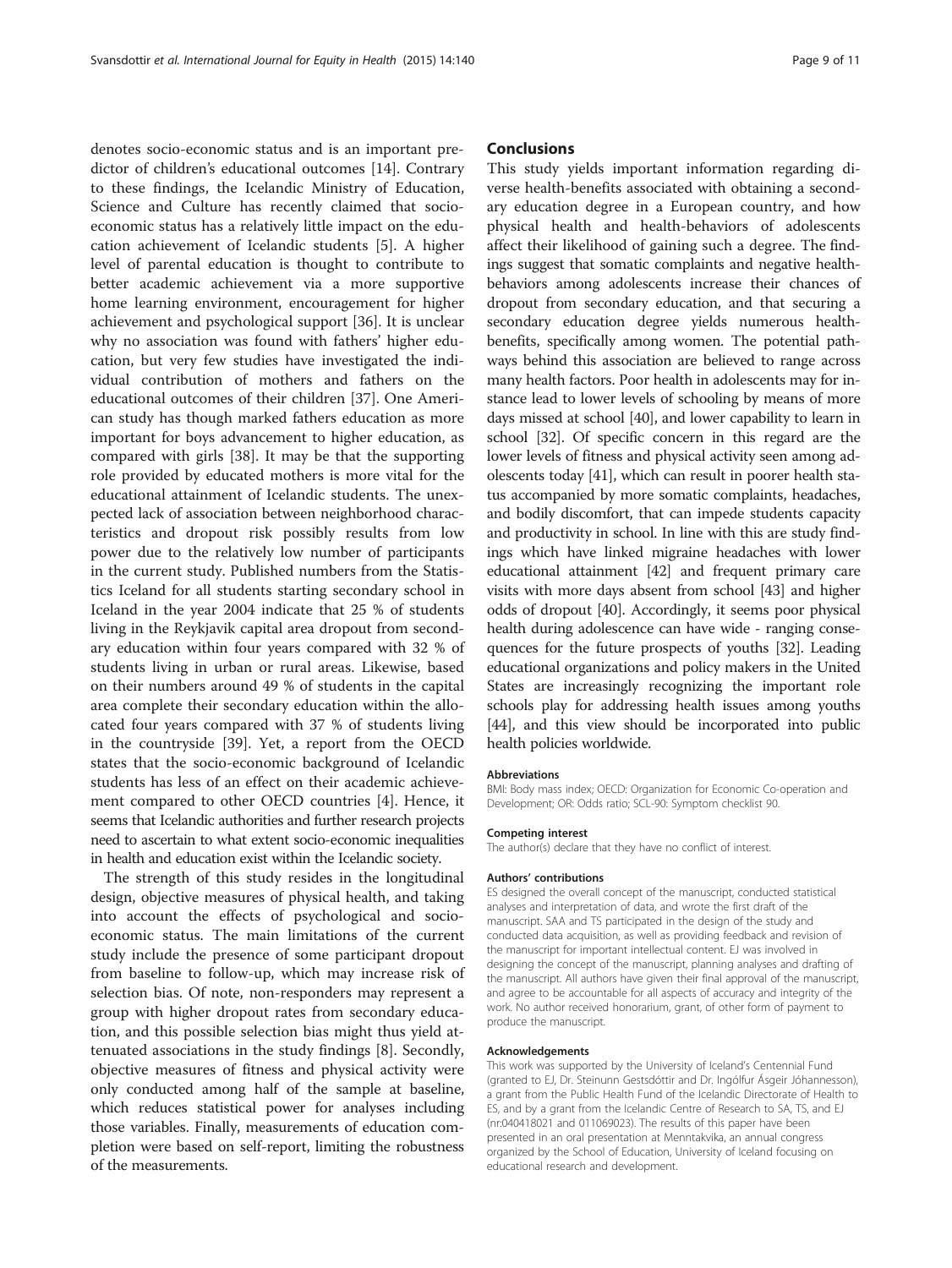#### <span id="page-9-0"></span>Author details

<sup>1</sup>School of Education, University of Iceland, Stakkahlíð, 105 Reykjavík, Iceland. <sup>2</sup> Center for Sport and Health Sciences, University of Iceland, Lindarbraut 4, 840 Laugarvatn, Iceland. <sup>3</sup>Research Centre of Movement Science, School of Health Sciences, University of Iceland, Stapi v/Hringbraut, 101 Reykjavík, Iceland. <sup>4</sup>Landspitali-University Hospital, Eiríksgötu 5, 101, Reykjavík, Iceland.

# Received: 19 January 2015 Accepted: 12 November 2015 Published online: 24 November 2015

# References

- 1. UNESCO. Chapter 5: Secondary education paving the way to work. Youth and skills: Putting Education to Work. In: EFA Global Monitoring Report. Paris: UNESCO; 2012. p. 226–53.
- 2. Tyler JH, Lofstrom M. Finishing high school: alternative pathways and dropout recovery. Future Child. 2009;19(1):77–103.
- 3. Blondal KS, Jonasson JT, Tannhauser AC. Dropout in a small society: is the Icelandic case somehow different? In: Lamb S, Markussen E, Teese R, Sandberg N, Polesel J, editors. School Dropout and Completion: International Comparative Studies in Theory and Policy. London: Springer; 2011. p. 233–51.
- 4. OECD. Towards a strategy to prevent dropout in Iceland, Preventing dropout in upper secondary schools in Iceland. 2012. [http://www.oecd.org/](http://www.oecd.org/iceland/49451462.pdf) [iceland/49451462.pdf.](http://www.oecd.org/iceland/49451462.pdf) Accessed 7 march 2014.
- 5. Ministry of Education Science and Culture. [White book about reforms in education]. 2014. [http://www.menntamalaraduneyti.is/media/frettir/Hvitbik\\_](http://www.menntamalaraduneyti.is/media/frettir/Hvitbik_Umbaetur_i_menntun.pdf) [Umbaetur\\_i\\_menntun.pdf](http://www.menntamalaraduneyti.is/media/frettir/Hvitbik_Umbaetur_i_menntun.pdf). Accessed 3 Nov 2014.
- 6. Birgisdóttir K. [Drop-out in secondary education: Spring 2013]. 2013. Ministry of Education, Science and Culture. [http://brunnur.stjr.is/mrn/utgafuskra/](http://brunnur.stjr.is/mrn/utgafuskra/utgafa.nsf/xsp/.ibmmodres/domino/OpenAttachment/mrn/utgafuskra/utgafa.nsf/B249B4FD1491ED2700257C22004C69A5/Attachment/brotthv_frsk_2013.pdf) [utgafa.nsf/xsp/.ibmmodres/domino/OpenAttachment/mrn/utgafuskra/](http://brunnur.stjr.is/mrn/utgafuskra/utgafa.nsf/xsp/.ibmmodres/domino/OpenAttachment/mrn/utgafuskra/utgafa.nsf/B249B4FD1491ED2700257C22004C69A5/Attachment/brotthv_frsk_2013.pdf) [utgafa.nsf/B249B4FD1491ED2700257C22004C69A5/Attachment/brotthv\\_](http://brunnur.stjr.is/mrn/utgafuskra/utgafa.nsf/xsp/.ibmmodres/domino/OpenAttachment/mrn/utgafuskra/utgafa.nsf/B249B4FD1491ED2700257C22004C69A5/Attachment/brotthv_frsk_2013.pdf) [frsk\\_2013.pdf](http://brunnur.stjr.is/mrn/utgafuskra/utgafa.nsf/xsp/.ibmmodres/domino/OpenAttachment/mrn/utgafuskra/utgafa.nsf/B249B4FD1491ED2700257C22004C69A5/Attachment/brotthv_frsk_2013.pdf) Assessed 19 Aug 2014.
- 7. Winding TN, Nohr EA, Labriola M, Biering K, Andersen JH. Personal predictors of educational attainment after compulsory school: influence of measures of vulnerability, health, and school performance. Scand J Public Health. 2013;41(1):92–101. doi:[10.1177/1403494812467713](http://dx.doi.org/10.1177/1403494812467713).
- 8. De Ridder KA, Pape K, Johnsen R, Holmen TL, Westin S, Bjorngaard JH. Adolescent health and high school dropout: a prospective cohort study of 9000 Norwegian adolescents (the young-HUNT). PLoS One. 2013;8(9): e74954. doi:[10.1371/journal.pone.0074954.](http://dx.doi.org/10.1371/journal.pone.0074954)
- 9. Mackenbach JP, Stirbu I, Roskam A-JR, Schaap MM, Menvielle G, Leinsalu M, et al. Socioeconomic inequalities in health in 22 European Countries. N England J Med. 2008;358(23):2468–81. doi[:10.1056/NEJMsa0707519.](http://dx.doi.org/10.1056/NEJMsa0707519)
- 10. Suhrcke M, de Paz Nieves C. The impact of health and health behaviors on educational outcomes in high-income countries: A review of the evidence. Copenhagen, WHO Regional Office for Europe; 2011
- 11. Ansari WE, Stock C. Is the health and wellbeing of university studetns associated with their academic performance? Cross sectional findings from the United Kingdom. Int J Environ Res Public Health. 2010;7:509–27.
- 12. Cutler DM, Lleras-Muney A. Education and health: evaluating theories and evidence. In: Schoeni RF, House JS, Kaplan GA, Pollack H, editors. Making Americans Healthier: Social and Economic Polisy as Health Policy. New York: Russel Sage Foundation; 2008.
- 13. Koivusilta LK, Nupponen H, Rimpelä AH. Adolescent physical activity predicts high education and socio-economic position in adulthood. Eur J Public Health. 2011;22(2):203–9. doi:[10.1093/eurpub/ckr037](http://dx.doi.org/10.1093/eurpub/ckr037).
- 14. Dubow EF, Boxer P, Huesmann LR. Long-term Effects of Parents' Education on Children's Educational and Occupational Success: Mediation by Family Interactions, Child Aggression, and Teenage Aspirations. Merrill Palmer Q (Wayne State Univ Press). 2009;55(3):224–49. doi:[10.1353/mpq.0.0030](http://dx.doi.org/10.1353/mpq.0.0030).
- 15. Halldórsson M, Cavelaars AEJM, Kunst AE, Mackenbach JP. Socioeconomic differences in health and well-being of children and adolescents in Iceland. Scand J Public Health. 1999;27(1):43–7. doi[:10.1177/14034948990270011501.](http://dx.doi.org/10.1177/14034948990270011501)
- 16. Nielsen L, Damsgaard MT, Meilstrup C, Due P, Madsen KR, Koushede V, et al. Socioeconomic differences in emotional symptoms among adolescents in the Nordic countries: Recommendations on how to present inequality. Scand J Public Health. 2015;43(1):83–90. doi:[10.1177/1403494814557885](http://dx.doi.org/10.1177/1403494814557885).
- 17. Bernburg JG, Thorlindsson T, Sigfusdottir ID. The neighborhood effects of disrupted family processes on adolescent substance use. Soc Sci Med. 2009; 69(1):129–37. http://dx.doi.org[/10.1016/j.socscimed.2009.04.025](http://dx.doi.org/10.1016/j.socscimed.2009.04.025).
- 18. Ministry of Education Science and Culture. The Educational System of Iceland. Reykjavik: Ministry of Education Science and Culture; 2002.
- 19. Riddoch CJ, Bo Andersen L, Wedderkopp N, Harro M, Klasson-Heggebø L, Sardinha LB, et al. Physical activity levels and patterns of 9- and 15-yr-old European children. Med Sci Sports Exerc. 2004;36(1):86–92.
- 20. Arngrimsson SA, Sveinsson T, Johannsson E. Peak oxygen uptake in children: evaluation of an older prediction method and development of a new one. Pediatr Exerc Sci. 2008;20(1):62–73.
- 21. Wedderkopp N, Froberg K, Hansen HS, Andersen LB. Secular trends in physical fitness and obesity in Danish 9-year-old girls and boys: Odense School Child Study and Danish substudy of the European Youth Heart Study. Scand J Med Sci Sports. 2004;14(3):150–5. doi:[10.1046/j.1600-0838.](http://dx.doi.org/10.1046/j.1600-0838.2003.00365.x) [2003.00365.x.](http://dx.doi.org/10.1046/j.1600-0838.2003.00365.x)
- 22. Ekelund U, Anderssen SA, Froberg K, Sardinha LB, Andersen LB, Brage S. Independent associations of physical activity and cardiorespiratory fitness with metabolic risk factors in children: the European youth heart study. Diabetologia. 2007;50(9):1832–40. doi:[10.1007/s00125-007-0762-5](http://dx.doi.org/10.1007/s00125-007-0762-5).
- 23. Ekelund U, Sjostrom M, Yngve A, Poortvliet E, Nilsson A, Froberg K, et al. Physical activity assessed by activity monitor and doubly labeled water in children. Med Sci Sports Exerc. 2001;33(2):275–81.
- 24. Derogatis LR, Lipman RS, Rickels K, Uhlenhuth EH, Covi L. The Hopkins Symptom Checklist (HSCL): a self-report symptom inventory. Behav Sci. 1974;19(1):1–15.
- 25. Rosenberg M. Society and the Adolescent Self-image. Princeton, N.J.: Princeton University Press; 1965.
- 26. Sigurjónsdóttir ED. Psychometric Properties of the Icelandic version of the Rosenberg Self-Esteem Scale. Reykjavík: University of Iceland; 2012.
- 27. Diener E, Emmons RA, Larsen RJ, Griffin S. The satisfaction with life scale. J Pers Assess. 1985;49(1):71–5. doi:[10.1207/s15327752jpa4901\\_13](http://dx.doi.org/10.1207/s15327752jpa4901_13).
- 28. Zimet GD, Dahlem NW, Zimet SG, Farley GK. The multidimensional scale of perceived social support. J Pers Assess. 1988;52(1):30–41.
- 29. Zimet GD, Powell SS, Farley GK, Werkman S, Berkoff KA. Psychometric characteristics of the multidimensional scale of perceived social support. J Pers Assess. 1990;55(3–4):610–7. doi[:10.1080/00223891.1990.9674095](http://dx.doi.org/10.1080/00223891.1990.9674095).
- 30. European-Union. Health inequalities in the EU: Final report of a consortium. Consortium lead: Sir Michael Marmot. 2013. [http://www.thehealthwell.info/](http://www.thehealthwell.info/node/681223) [node/681223:](http://www.thehealthwell.info/node/681223) Assessed 29 september 2014.
- 31. Wirback T, Moller J, Larsson J-O, Galanti M, Engstrom K. Social factors in childhood and risk of depressive symptoms among adolescents - a longitudinal study in Stockholm, Sweden. Int J Equity Health. 2014;13(1):96.
- 32. Jackson MI. Understanding links between adolescent health ad educational attainment. Demography. 2009;46(4):671–94.
- 33. Booth JN, Leary SD, Joinson C, Ness AR, Tomporowski PD, Boyle JM, et al. Associations between objectively measured physical activity and academic attainment in adolescents from a UK cohort. Br J Sports Med. 2014;48(3): 265–70. doi:[10.1136/bjsports-2013-092334.](http://dx.doi.org/10.1136/bjsports-2013-092334)
- 34. Busch V, Loyen A, Lodder M, Schrijvers AJP, van Yperen TA, de Leeuw JRJ. The effects of adolescent health-related behavior on academic performance: a systematic review of the longitudinal evidence. Rev Educ Res. 2014;84(2):245–74. doi:[10.3102/0034654313518441.](http://dx.doi.org/10.3102/0034654313518441)
- 35. Schnohr C, Kreiner S, Rasmussen M, Due P, Diderichsen F. School-related mediators in social inequalities in smoking: a comparative cross-sectional study of 20,399 adolescents. Int J Equity Health. 2009;8(1):17.
- 36. Kantomaa MT, Tammelin TH, Demakakos P, Ebeling HE, Taanila AM. Physical activity, emotional and behavioural problems, maternal education and self-reported educational performance of adolescents. Health Educ Res. 2009;25(2):368–79. doi:[10.1093/her/cyp048](http://dx.doi.org/10.1093/her/cyp048).
- 37. Flouri E, Buchanan A. Early father's and mother's involvement and child's later educational outcomes. Brit J Educ Psychol. 2004;74(2):141–53.
- 38. Buchmann C, DiPrete TA. The growing female advantage in college completion: the role of family background and academic achievement. Am Sociol Rev. 2006;71(4):515–41. doi:[10.1177/000312240607100401](http://dx.doi.org/10.1177/000312240607100401).
- 39. Statistics\_Iceland. More dropout at the upper secondary level outside of the capital region. 2014. [http://www.hagstofa.is/en/publications/newsarchive/](http://www.hagstofa.is/en/publications/newsarchive/education/more-dropout-at-the-upper-secondary-level-outside-of-the-capital-region/) [education/more-dropout-at-the-upper-secondary-level-outside-of-the](http://www.hagstofa.is/en/publications/newsarchive/education/more-dropout-at-the-upper-secondary-level-outside-of-the-capital-region/)[capital-region/](http://www.hagstofa.is/en/publications/newsarchive/education/more-dropout-at-the-upper-secondary-level-outside-of-the-capital-region/). Accessed November 19, 2015.
- 40. Homlong L, Rosvold EO, Haavet OR. Can use of healthcare services among 15– 16-year-olds predict an increased level of high school dropout? A longitudinal community study. BMJ Open. 2013. 3(9). doi:[10.1136/bmjopen-2013-003125.](http://dx.doi.org/10.1136/bmjopen-2013-003125)
- 41. Dumith SC, Gigante DP, Domingues MR, Kohl HW. Physical activity change during adolescence: a systematic review and a pooled analysis. Int J Epidemiol. 2011;40(3):685–98.